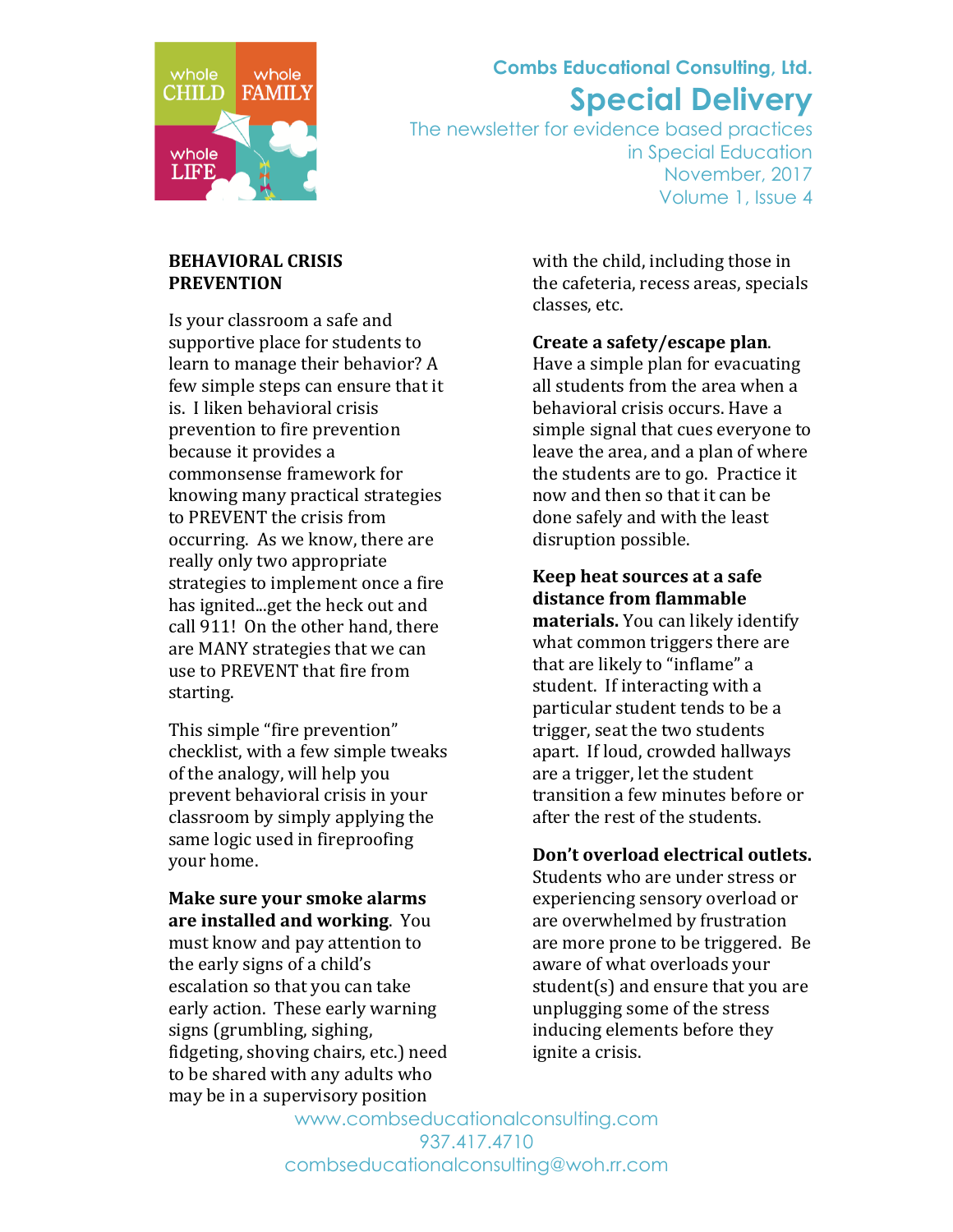

# **Combs Educational Consulting, Ltd. Special Delivery**

The newsletter for evidence based practices in Special Education November, 2017 Volume 1, Issue 4

#### **Beware of unattended flames.**

Just as you wouldn't go to sleep with an unattended candle burning, you need to be aware of a child's emotional state "burning" and respond to it. If a child appears to be upset, depressed, sad, angry, do what you can to put out that flame before it causes a problem.

**Candles should only burned in** sturdy, non-tip, and non**combustible holders**. Children who are under stress, dealing with trauma, are experiencing rage or are otherwise emotionally compromised need a safe and separate place to process their emotions with a supportive adult, or may need a place to just "chill" out" for awhile.

**High-risk areas should be** protected by ground-fault **circuit-interrupters.** Just as you make sure that outlets in kitchens and bathrooms are equipped to interrupt a potential short circuit, you need to look at the high risk activities, interactions and locations that could lead to a child's behavioral escalation and have plans to interrupt and redirect the child to a different topic of conversation, a different activity or different area to prevent further escalation.

**Install a fire extinguisher and know how to use different** strategies to put out different **types of fires.** Plan ahead for the simplest and safest appropriate means for extinguishing different behavioral fires. Remember, just like there are different methods for putting out on oil fire than an electrical fire, there are also different methods for handling a behavioral crisis, depending on its cause. You don't want to accidentally make a fire spread when you are trying to put it out.

**Keep high-risk areas free of clutter.** Many things can contribute to the likelihood of a behavioral crisis occurring. Family stress, trauma, abuse, academic difficulties, social difficulties. bullying, sensory overload are just a few examples of clutter that can cause an enormous fire from just a small spark. Be aware of the "clutter" in your students' lives and try to reduce it when possible, or assist the student in dealing with it.

**Unplug appliances when not in use.** Students who are at-risk of behavioral crisis benefit from planned, proactive "breaks" throughout their day. The opportunity to "unplug" for short periods can reduce the stress chemicals that can set a person up for behavioral crisis.

www.combseducationalconsulting.com 937.417.4710 combseducationalconsulting@woh.rr.com